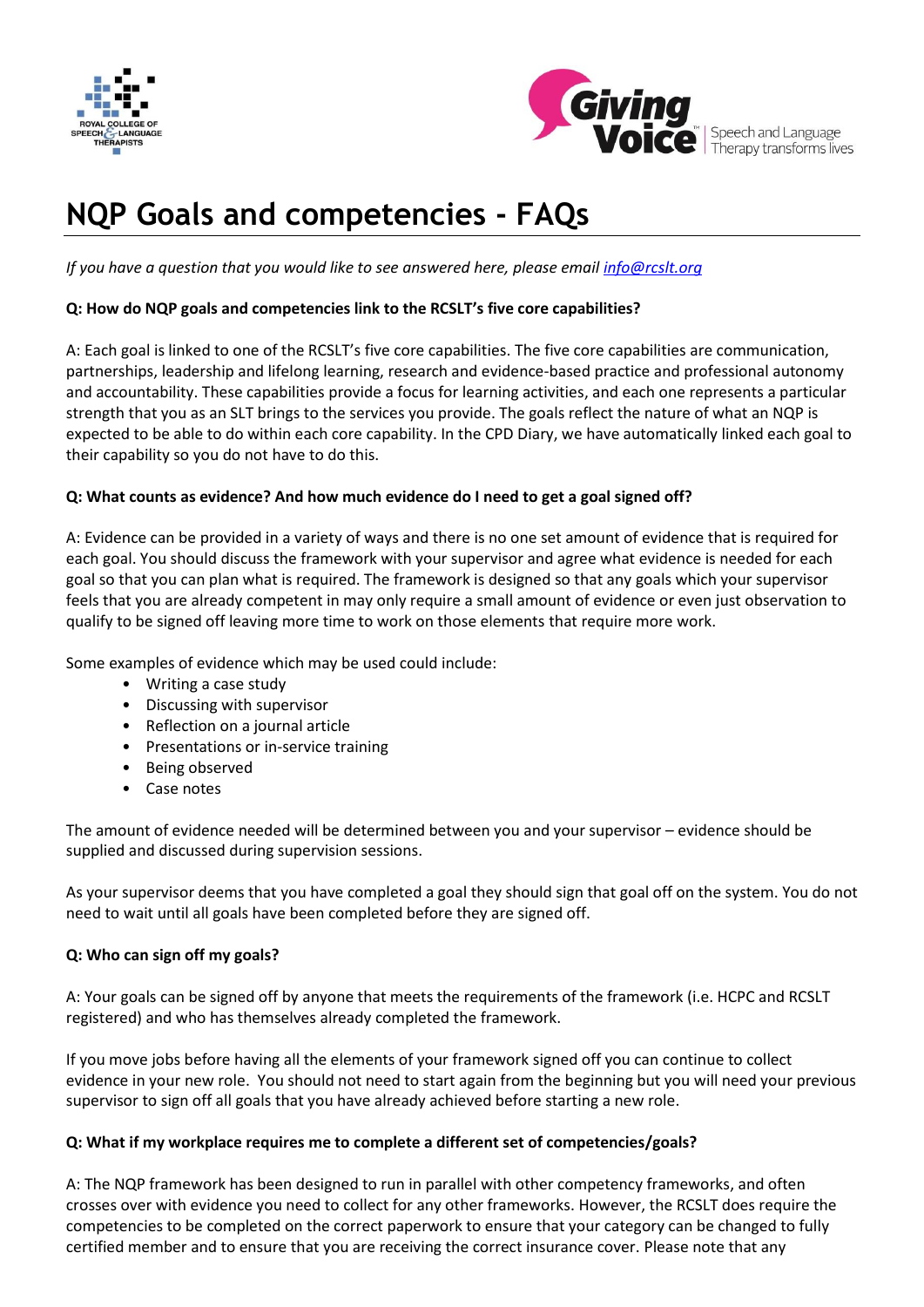additional competencies or goals to the mandatory RCSLT ones, are not needed to be completed to transfer to fully certified RCSLT membership.

# **Q[: Collecting](https://www.rcslt.org/members/clinical_areas/dysphagia/dysphagia_FAQs#student) evidence when not working as an SLT?**

A: If your first role is work as a non-SLT then you can start to collect evidence to put towards your goals, however you cannot have any officially signed off until you are working as an SLT. Please emai[l info@rcslt.org](mailto:info@rcslt.org) to find out about volunteering guidelines and a form that can be used to help record the evidence you collect.

#### **Q[: Do I need to collect CPD alongside my competency framework?](https://www.rcslt.org/members/clinical_areas/dysphagia/dysphagia_FAQs#complete)**

A: No, the evidence you collect towards your goals are counted as CPD.

#### **Q: What supervision and support do I need as an NQP?**

A: Supervision is an essential component of a good quality speech and language therapy service, ensuring SLTs are up-to-date in their knowledge and skills and are able to manage clinical risk. It is a formal arrangement in which an SLT can discuss their work regularly with someone who is experienced and qualified.

Please see the RCSLT website for more detailed information on supervision requirements.

Schools may be able to buy in supervision from their local NHS service or private therapists in their area. The [Association of Speech and language Therapists in Independent Practice](http://www.helpwithtalking.com/) (ASLTIP) has a list of private practitioners.

The length of time NQPs require to complete the framework can span from nine months to two years. During this period, NQPs should receive more frequent supervision by a certified member of the RCSLT with appropriate experience of supporting new graduates.

The RCSLT considers that any breach of the requirements around supervision of NQPs may pose a significant risk to service users, to the NQP and their employer. If these requirements are not adhered to the indemnity insurance that NQPs have as part of their RCSLT membership may be invalidated.

#### **Q[: What do I need to know about working abroad?](https://www.rcslt.org/members/clinical_areas/dysphagia/dysphagia_FAQs#supervision)**

A: The Mutual Recognition of Credentials Agreement, known as 'the MRA', is an agreement between:

- Royal College of Speech and Language Therapists (RCSLT)
- American Speech-Language-Hearing Association (ASHA)
- Speech Pathology Australia (SPA)
- Canadian Association of Speech Language Pathologists and Audiologists (CASLPA)
- Irish Association of Speech and Language Therapists (IASLT)
- New Zealand Speech-Language Therapists Association (NZSTA)

The agreement enables full RCSLT members to join any of the others. Members need to have been registered with the RCSLT for one year and must have completed their NQP competency framework to be eligible to apply for the MRA.

RCSLT members who want to apply for membership of a professional association overseas must:

- contact the professional association in the country in which you are going to work to check on any additional competency requirements and application processes
- contact the RCSLT to let us know you are intending to make an application using the MRA
- secure a letter of good standing from the RCSLT. To do this, please complete the application form on our website
- secure a reference from your manager. Please ask them to complete this reference form
- send your application to the professional association in the country in which you are going to work.